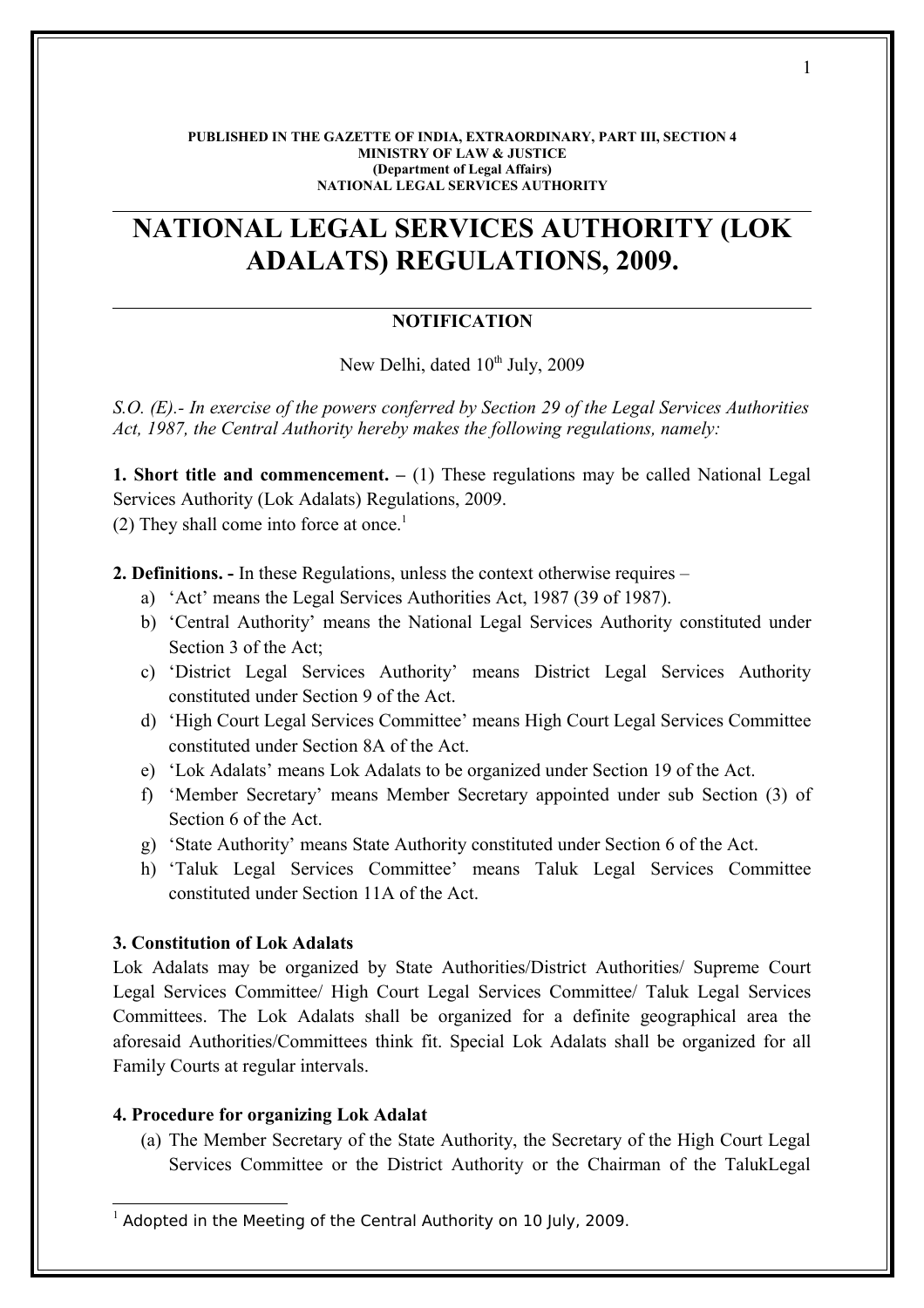Services Committee as the case may be, may convene and organize Lok Adalats at regular intervals.

(a) The Member Secretary, Secretary of the High Court Legal Services Committee or District Authority, Chairman of the Taluk Legal Services Committee, as the case may be, may associate the members of the legal profession, college students, social organizations, charitable and philanthropic institutions and other similar organizations for organizing the Lok Adalats.

#### **5. Intimation to the State Authority**

The Secretary of the High Court Legal Services Committee or the District Authority or the Chairman of the Taluk Legal Services Committee, as the case may be, shall inform the State Authority about the proposal to organize the Lok Adalat well before the date on which the Lok Adalat is proposed to be organized and furnish the following information to the State Authority, namely:-

a.The place and the date on which the Lok Adalat is proposed to be organized.

b. Whether any of the organizations as referred to in Regulation 4(b) above have agreed to associate themselves with Lok Adalat.

c.Categories and nature of cases, viz. pending cases or pre-litigation disputes proposed to be placed before the Lok Adalat.

d. Number of cases proposed to be brought before the Lok Adalat in each category.

e.Any other information relevant to the convening and organizing of the Lok Adalat.

#### **6. Notice to the parties concerned:-**

The Member Secretary, Secretary of the High Court Legal Services Committee or District Authority, Chairman of the Taluk Legal Services Committee, as the case maybe, organizing the Lok Adalat shall inform every party concerned whose case is referred to the Adalat, well in time so as to afford him an opportunity to prepare himself for the Lok Adalat.

Provided that such notice may be dispensed with, if the court while referring the case to the Lok Adalat fixes/informs the date and time of the Lok Adalat in the presence of the parties / **Advocates** 

Provided further that if a party to the Lok Adalat is not willing to submit to its jurisdiction, the case may be considered on its merits by the court concerned.

#### **7. Composition of the Lok Adalat:-**

(a) **At the State Authority Level** – The Member Secretary organizing the Lok Adalat shall constitute Benches of the Lok Adalats, each Bench comprising of a sitting or retired Judge of the High Court or a serving or retired Judicial Officer and any one or both of the following:

i) A member of the Legal Profession;

ii) A Social Worker of repute who is engaged in the upliftment of the Weaker Sections of the people, including Scheduled Castes, Scheduled Tribes, women, children, rural and urban labour and interested in the implementation of Legal Services Schemes and Programmes.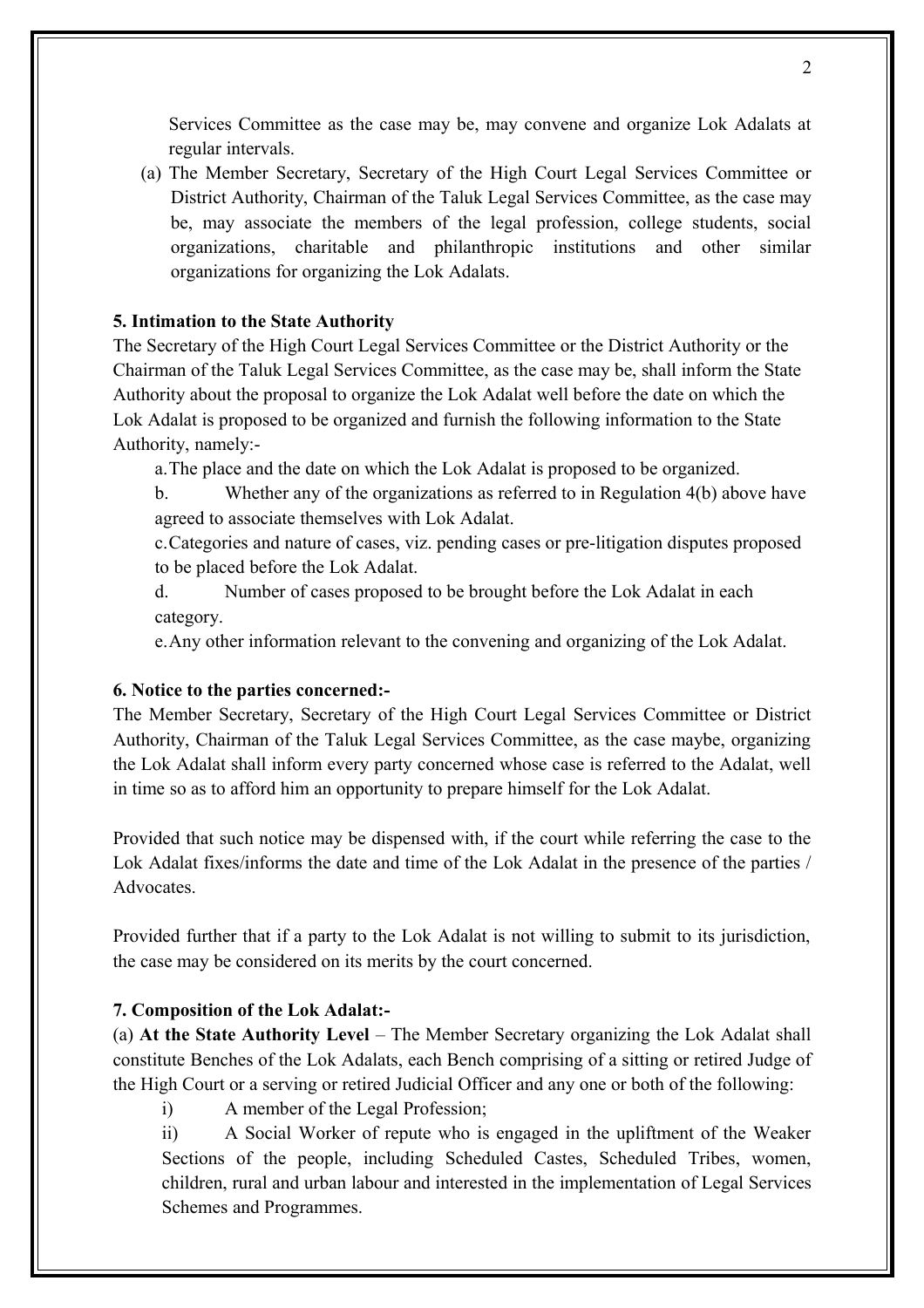(b) **At the High Court Level** – The Secretary of the High Court Legal Service Committee organizing the Lok Adalat shall constitute Benches of the Lok Adalats, each Bench comprising of a sitting or retired Judge of the High Court or a serving or retired Judicial Officer and any one or both of the following:

i. A member of the Legal Profession; and

ii. A Social Worker belonging to the category mentioned in Sub Para (a) above.

(c) **At District Level** – The Secretary of the District Authority organizing the Lok Adalats shall constitute Benches of the Lok Adalats, each Bench comprising of a sitting or retired Judicial Officer and any one or both of the following:

i. A member of the Legal Profession; and

iii. A Social Worker belonging to the category mentioned in Sub Para (a) above or a person engaged in para-legal activities of the area, preferably a woman.

(d) **At Taluk Level** – The Chairman of the Taluk Legal Services Committee organizing the Adalat shall constitute Benches of the Lok Adalat, each Bench comprising of a sitting or retired Judicial Officer and any one or both of the following:

i. A Member of the Legal Profession; and

iii) A Social Worker belonging to the category mentioned in Sub Para (a) above or a person engaged in para- legal activities of the area, preferably a woman.

#### **8. Allotment of cases to Lok Adalat:-**

a) The Member Secretary, Secretary of the High Court Legal Services Committee or District Authority, Chairman of the Taluk Legal Services Committee, as the case may be, shall assign specific cases to each Bench of the Lok Adalat.

b) The Member Secretary, Secretary of the High Court Legal Services Committee or District Authority, Chairman of the Taluk Legal Services Committee, as the case may be, may prepare a 'cause list' for each Bench of the Lok Adalat and intimate the same to all concerned at least two days before the date of the Lok Adalat.

c) Every Bench of the Lok Adalat shall make sincere efforts to bring about a conciliated settlement in every case put before it without bringing about any kind of coercion, threat, undue influence, allurement or misrepresentation.

#### **9. Holding of Lok Adalat:-**

Lok Adalat may be organized at such time and place and on such days, including holidays as State Authority, High Court Legal Services Committee, District Authority, Taluk Legal Services Committee, as the case may be, organizing the Lok Adalat deems appropriate.

#### **10. Jurisdiction of Lok Adalats**

Lok Adalat shall have powers only for helping parties to arrive at a compromise or settlement between the parties to a dispute. Lok Adalat shall have no power whatsoever to issue a 'direction' or 'order' in respect of the dispute between the parties.

## **11. Reference of cases and matters**

Lok Adalat shall get jurisdiction to deal with a case only when a court of competent jurisdiction orders the case to be referred in the manner prescribed in Section 20 Legal Services Authorities Act, 1987, or under Section 89 of the Code of Civil Procedure, 1908.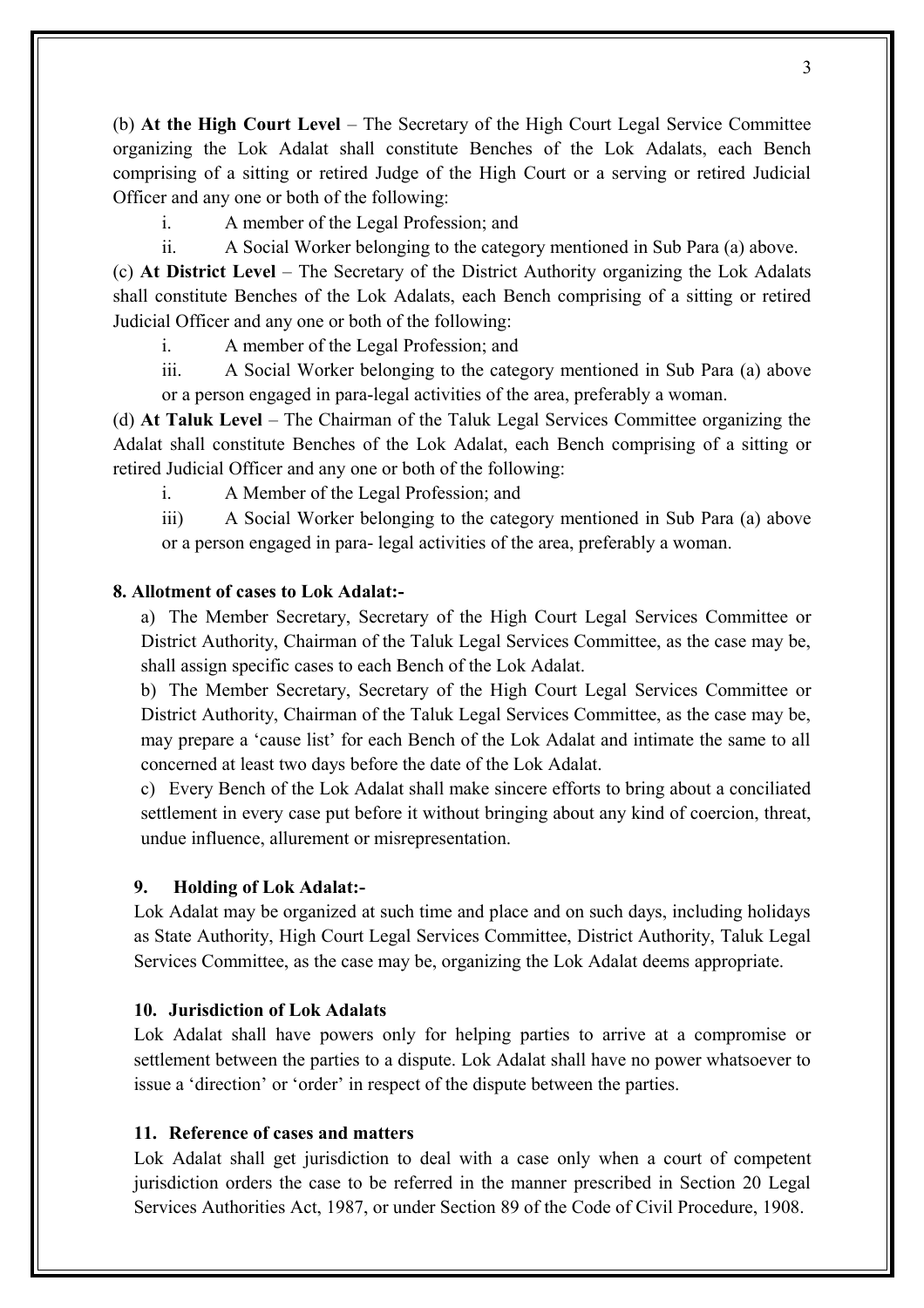**12.** A mechanical reference of pending cases to Lok Adalat should be avoided. The referring court should be *prima facie* satisfied that there are chances of settlement of the case through Lok Adalat and the case is appropriate to be referred to Lok Adalat. Matters relating to divorce and criminal cases which are not compoundable under the Code of Criminal Procedure, 1973 (Act No. 2 of 1974) shall not be referred to Lok Adalat.

**13.** In a pending case where only one of the parties had made application to the court for referring the case to Lok Adalat, or where the court *suo motu* is satisfied that the case is appropriate to be taken cognizance of by Lok Adalat, the case shall not be referred to the Lok Adalat except after giving a reasonable opportunity of being heard to the parties.

#### **14. Summoning of Records and the Responsibility for its safe custody:-**

a) Member Secretary, Secretary of the High Court Legal Services Committee, District Authority, Chairman of the Taluk Legal Services Committee, as the case may be, may call for the judicial records of those pending cases which are referred to the Lok Adalat under Section 20 of the Act from the courts concerned.

b) If any case is referred to the Lok Adalat at the pre-litigation stage, the version of each party shall be obtained by the Member Secretary, Secretary of the High Court Legal Services Committee, District Authority, Chairman of the Taluk Legal Services Committee, as the case may be, for placing it before the Lok Adalat.

c) The Officer duly authorized by the Member Secretary, Secretary of the High Court Legal Services Committee, District Authority, Chairman of the Taluk Legal Services Committee, as the case may be, shall be responsible for the safe custody of the records from the time he receives the same from the court till they are returned.

d) The Judicial records shall be returned within **ten days** of the Lok Adalat irrespective of whether or not the case is settled by the Lok Adalat with an endorsement about the result of proceedings. In appropriate cases, the court concerned may permit the records to be retained beyond 10 days.

**15.** Every judicial authority is expected to co-operate in transmission of the Court records.

#### 16. **Pre-Litigation matters**

In a Pre-litigation matter it may be ensured that the court for which a Lok Adalat is organized has territorial jurisdiction to adjudicate in the matter.

17. Before referring a Pre-litigation matter to Lok Adalat the Authority/Committee shall give a reasonable hearing to the parties concerned.

18. An award based on settlement between the parties can be challenged only on violation of procedure prescribed in section 20 of the Act only by filing a petition under Articles 226 and 227 of the Constitution of India.

### **Procedure in the Lok Adalats**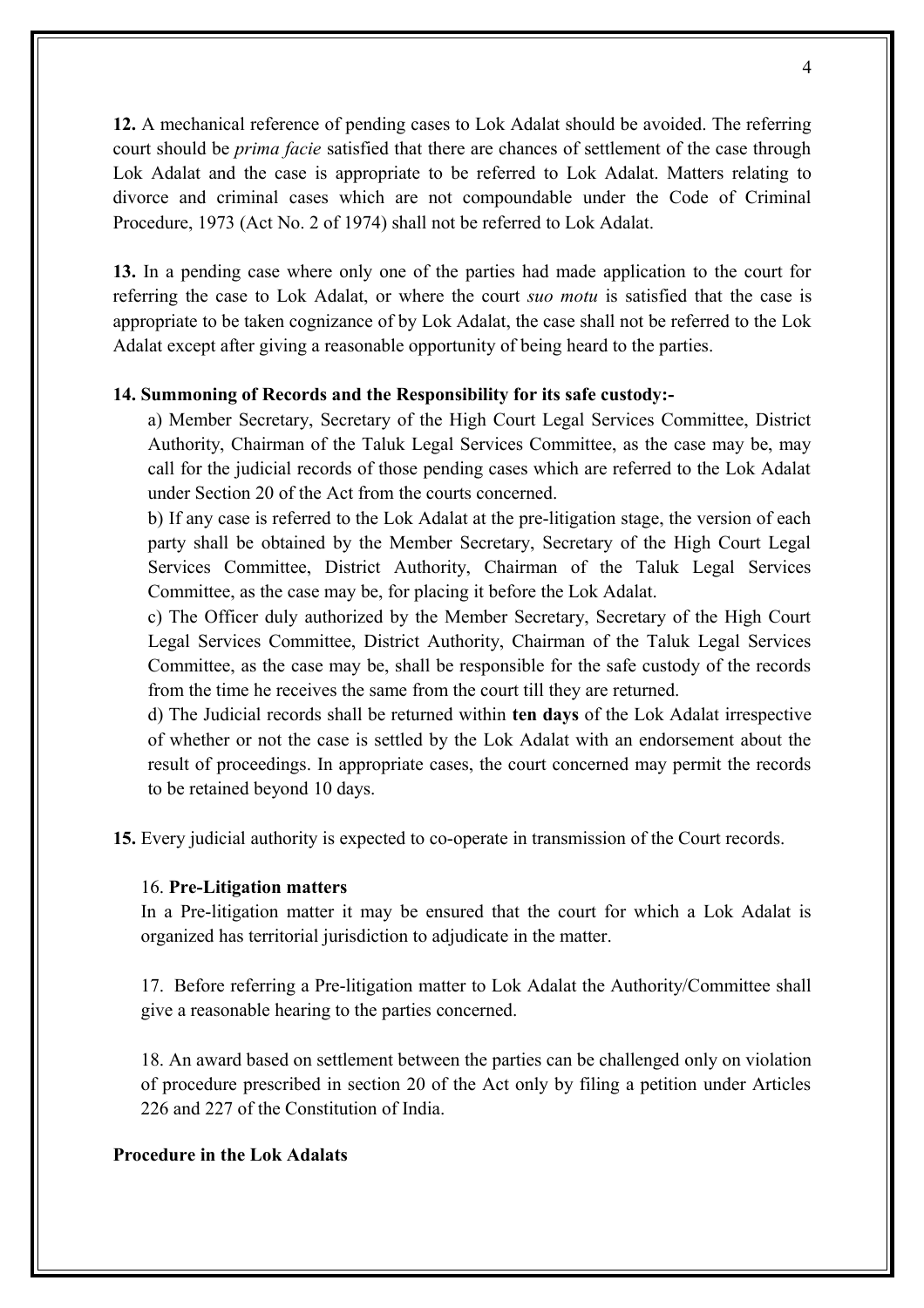19. Members of the Lok Adalat have the role of statutory conciliators only and have no judicial role. They, *mutatis mutandis,* may follow the procedure laid down in Sections 67 to 76 of the Arbitration and Conciliation Act, 1996.

20. Members of the Lok Adalat shall not pressurize or coerce any of the parties to compromise/settle cases or matters either directly or indirectly.

21. In a Lok Adalat the members shall discuss the subject matter with the parties for arriving at a just settlement or compromise. Members of the Lok Adalat shall assist the parties in an independent and impartial manner in their attempt to reach amicable settlement of their dispute. If necessary the assistance of an independent person or a trained mediator also may be availed of by Lok Adalat.

22. The Members of the Lok Adalat shall be guided by principles of justice, equity, fairplay, objectivity, giving consideration to, among other things, the rights and obligations of the parties, custom and usages and the circumstances surrounding the dispute.

23. The Lok Adalat may conduct the proceedings in such a manner as it considers appropriate taking into account the circumstances of the case, the wishes the parties may express, including any request by a party to the Lok Adalat to hear oral statements, and the need for a speedy settlement of the dispute.

24. The Lok Adalat shall not determine a reference, at its own instance, but shall determine only on the basis of a compromise or settlement between the parties by making an Award in terms of the compromise or settlement arrived at. It is made clear that no Lok Adalat has the power to "Hear" parties to adjudicate the dispute as a court does.

25. The award of the Lok Adalat is not an independent verdict or opinion arrived at by any decision making process.

26. **Administrative assistance** Administrative assistance for facilitating Lok Adalat proceedings may be arranged by suitable institutions or persons.

27. **Formulating compromise/settlements** The Lok Adalat may, at any stage of the proceedings, make proposal for a settlement of the dispute. Such proposal need not be accompanied by a statement of the reasons therefore.

28. **Communication between Lok Adalat and parties** A Lok Adalat may invite the parties to meet it or may communicate with it orally or in writing. The Lok Adalat may meet or communicate with the parties together or with each of them separately. The factual information concerning the dispute received from a party may be disclosed to the other party in order that the other party may have the opportunity to present any explanation. If such information is desired by the party to be kept confidential, the Lok Adalat shall not disclose such information to the other party.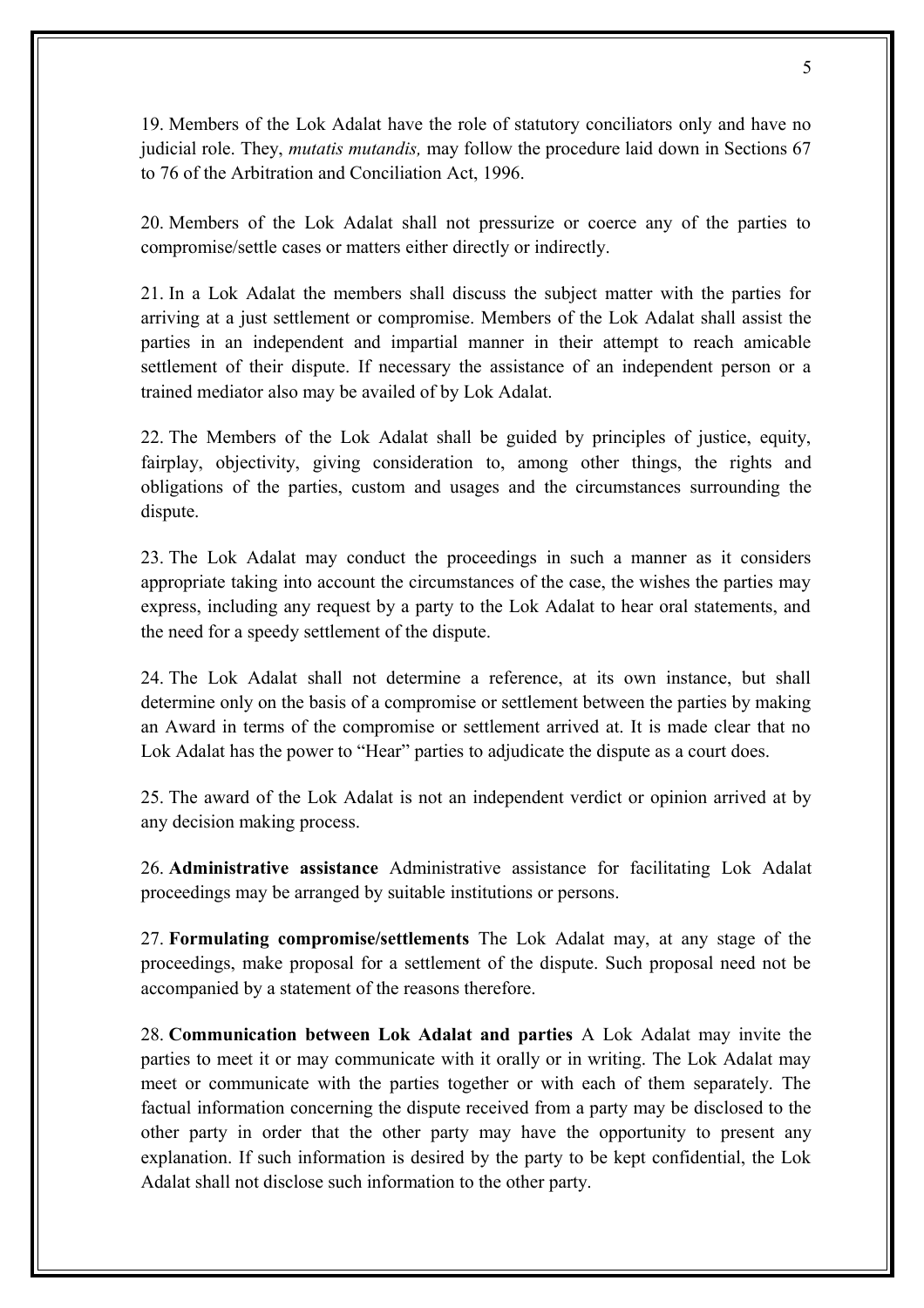29. Each party may on his own initiative or at the invitation of the Lok Adalat, submit suggestions for settlement of the dispute.

30. When it appears to the Lok Adalat that there exists elements of a settlement which may be acceptable to the parties, the terms of a possible settlement may be formulated by the Lok Adalat and given to the parties for their observations. Modifications, if any, suggested by the parties can be taken into consideration and terms of a possible settlement may be reformulated by the Lok Adalat.

31. If the parties reach a compromise or settlement of the dispute the terms of such compromise or agreement may be drawn up. The Lok Adalat may draw up or assist the parties in drawing up the compromise or settlement.

### **AWARD**

32. Drawing up of the award is merely an administrative act by incorporating the terms of settlement or compromise agreed by parties under the guidance and assistance from Lok Adalat.

33. When both parties sign/affix their thumb impression and the members of the Lok Adalat countersign it, it becomes an Award. (See a Model Award in Appendix-I) Every Award of the Lok Adalat shall be categorical and lucid and shall be written in regional language used in the local courts or in English. It shall also contain particulars of the case (case no, name of court and names of parties), date of receipt, Register Number assigned to the case in the permanent Register (maintained as per Regulation– 44 below) and date of settlement. Wherever the parties are represented by counsel, they should also be required to sign the settlement / award before the members of the Lok Adalat affix their signature. 9 In cases referred to Lok Adalat from a court, it shall be mentioned in the Award that the plaintiff / petitioner is entitled to refund of the court fees remitted.

34. Where the parties are not accompanied/represented by counsel, the members of the Lok Adalat should also verify the identity of parties, before recording the settlement.

35. Member of the Lok Adalat shall ensure that the parties affix their signatures only after fully understanding the terms of settlement arrived at and recorded. The members of the Lok Adalat shall also satisfy themselves about the following before affixing their signatures: (a) That the terms of settlement are not *ex-facie* unreasonable for unconscionable or illegal or one-sided. (b) That the parties have entered into the settlement voluntarily and not on account of any threat, coercion or undue influence.

36. Members of the Lok Adalat should affix their signatures only in settlement reached before them. They should avoid affixing signatures to settlement reached by the parties outside the Lok Adalat with the assistance of some third parties, to ensure that the Lok Adalats are not used by unscrupulous parties to commit fraud, forgery etc.

37. Lok Adalat shall not grant any bail or a divorce by mutual consent.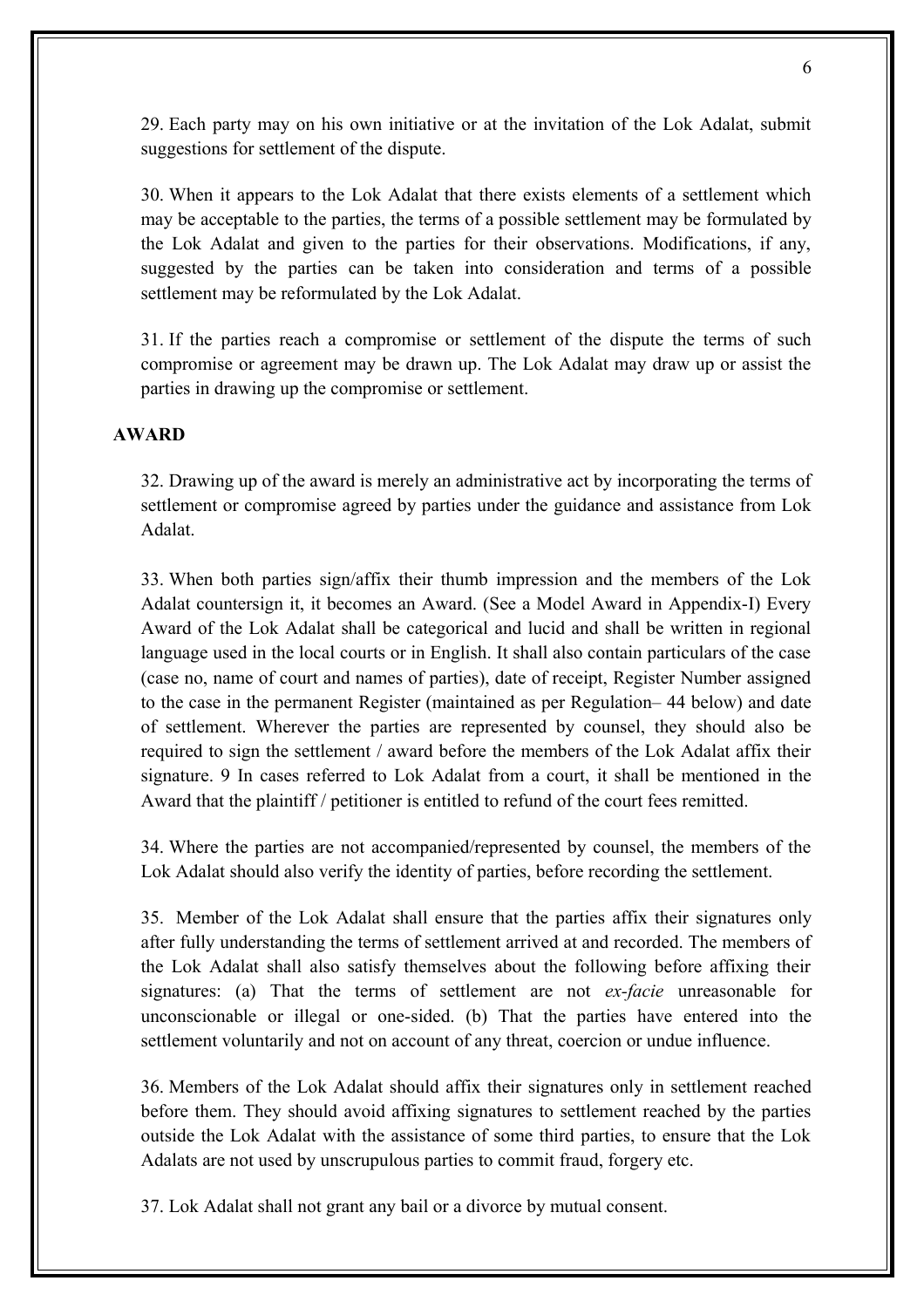38. The original Award shall form part of the judicial records (in pre-litigation matter, the original Award may be kept with the Legal Services Authority / Committee concerned) and a copy of the Award shall be given to each of the parties [duly certifying them to be true by the officer designated by the Member Secretary, Secretary of the High Court Legal Services Committee or District Legal Services Authority, Chairman of Taluk Legal Services Committees, as the case may be, **free of charge**. The official seal of the Authority/Committee shall be affixed on all Awards.

## **CONFIDENTIALITY**

39. The Members of the Lok Adalat and the parties shall keep confidential all matters relating to the proceedings in the Lok Adalat. The members of the Lok Adalat shall not be compelled to disclose the matters which took place in the Lok Adalat proceedings before any Court of Law, except where such disclosure is necessary for purposes of implementation and enforcement of the Award.

40. The views expressed and discussions made by parties during the proceedings of the Lok Adalat in respect of the possible settlement of a dispute shall not be brought in evidence in any other arbitral or judicial proceedings. The proposals made by the members of the Lok Adalat or admission made by any party or the conduct of the parties in the course of the Lok Adalat proceedings shall not be made use of in other court or arbitral proceedings.

41. Members of the Lok Adalat shall not record the statement of any of the parties or record any conduct of the parties in such a manner as it would prejudice such party in any other proceedings before a court or arbitrator. The Members shall not express any opinion which may be prejudicial to any party. 10

42. If any Member of the Lok Adalat violates the confidentiality and the ethical concerns which are akin to any other judicial proceedings, such member shall be removed from the panel of Lok Adalat Members.

### **FAILURE OF LOK ADALAT PROCEEDINGS**

43. If a Pre-Litigation matter is not settled in the Lok Adalat, the parties may be advised to resort to other Alternative Dispute Resolution (ADR) techniques or to approach a court of law. In appropriate cases they may be advised about the availability of legal aid.

44. **Compilation of results:-** At the conclusion of session of the Lok Adalat, the Officer designated by the Member Secretary, Secretary of the High Court Legal Services Committee or District Authority, Chairman of the Taluk Legal Services Committee, as case may be, shall compile the results for submission to the State Authority in the proforma given in Appendix-II.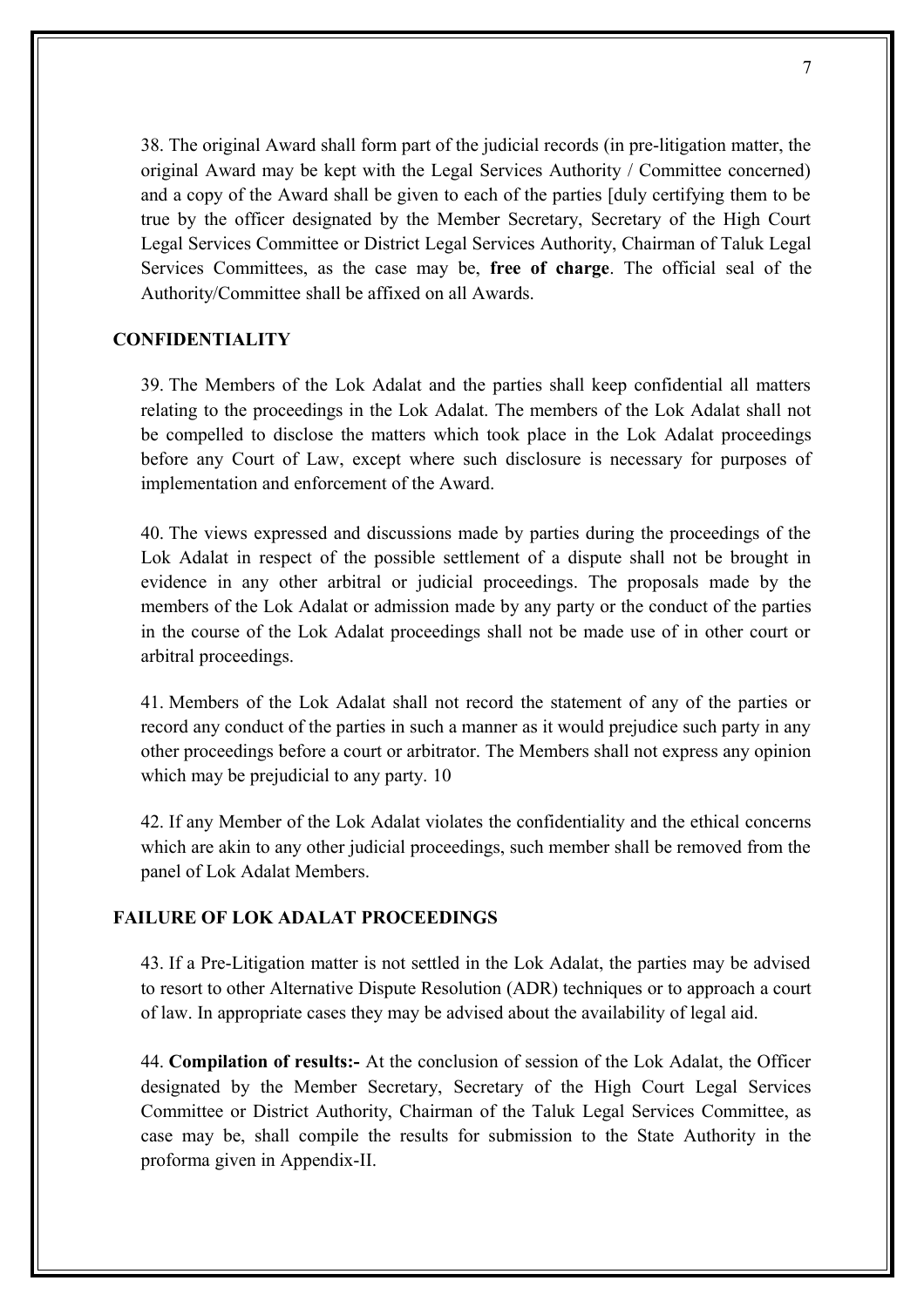45. **Maintenance of Panel of names of Lok Adalat Members:-** The Member Secretary, Secretary of the High Court Legal Services Committee or District Authority, Chairman of the Taluk Legal Services Committee, as the case may be, shall maintain a panel of names of retired Judicial Officers, Advocates and Social Workers to work in Lok Adalats.

# 46. **Procedure for maintaining record of cases referred under Section 20 of the Act or otherwise:-**

a) The Officer designated by the Member Secretary, Secretary of the High Court Legal Services committee or District Authority, Chairman of the Taluk Legal Services Committee, as the case may be, shall maintain a **Permanent Register** wherein all the cases and Pre-litigation matters received by him by way of reference to the Lok Adalat shall be entered giving particulars of the:-

- i. date of receipt;
- ii. nature of the case/ pre-litigation matter;
- iii. such other particulars as may be deemed necessary;

iv. date of compromise / settlement and the manner in which the case /matter was finally disposed of and;

v. date of return of the case file.

b) A copy of the Award, if passed, duly certified in the manner stated in Regulation 33 shall be kept in the office of the Authority/ Committee as a permanent record.

c) Records other than the original of the Awards of pre-litigation Lok Adalats may be destroyed after a period of three years from the date of disposal of the matter by Lok Adalat.

47. **Appearance of Lawyers and the Procedure to be followed in the cases before Lok Adalats:-** The appearance of lawyers on behalf of the parties at the Lok Adalat is not barred. The lawyers may be advised to avoid wearing their robes and bands while before the Lok Adalat. But an effort should be made to encourage parties to be present personally.

48. The above guidelines *mutatis mutandis* shall be applicable to the Lok Adalats organized by the National Legal Services Authority and Supreme Court Legal Services Committee also.

**\*\*\*\*\*\*\*\*\*\*\***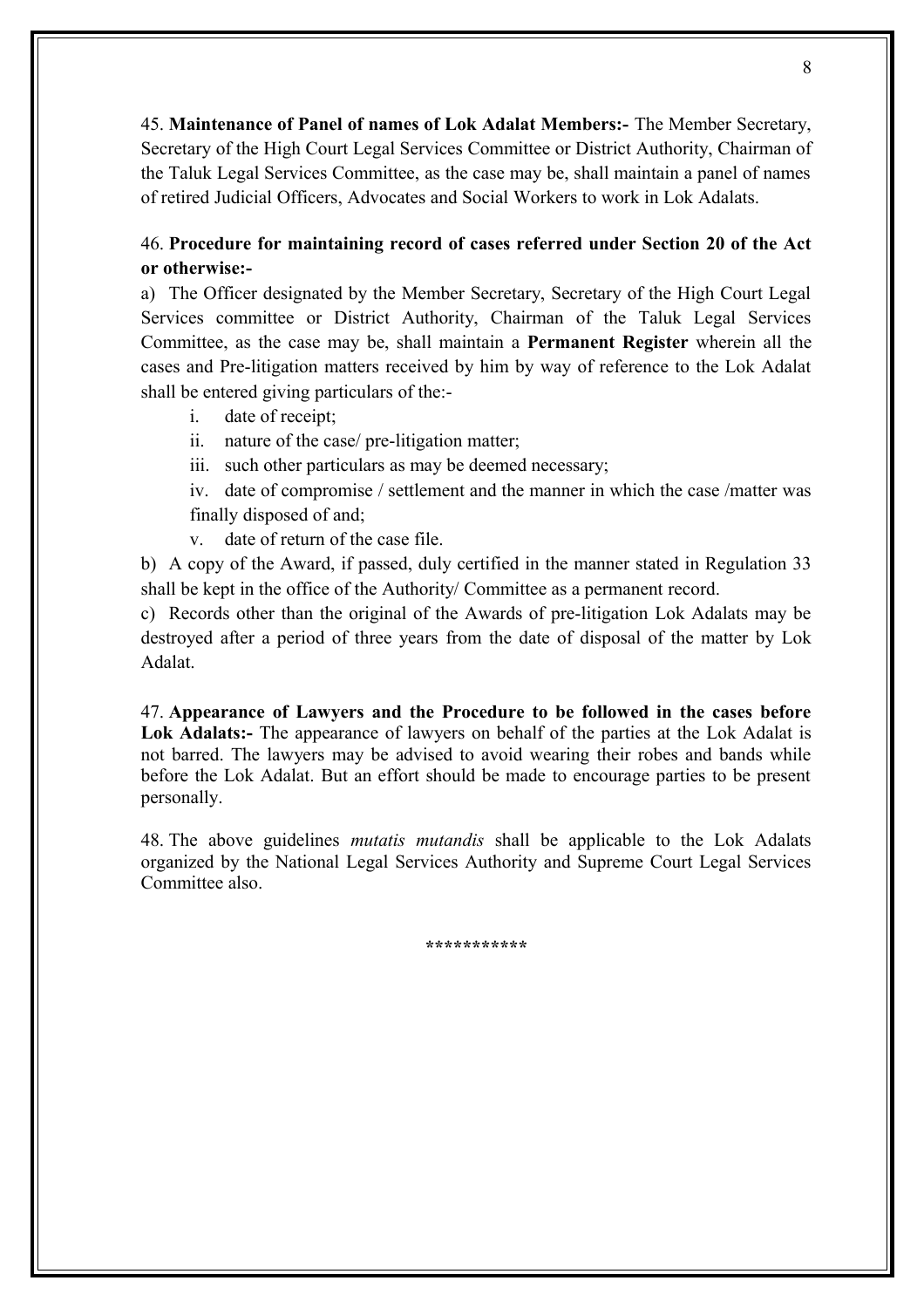# **APPENDIX–I BEFORE THE LOK ADALAT**

#### **HELD AT**

**[Organized by \_\_\_\_\_\_\_\_\_\_\_\_\_\_\_Authority/ \_\_\_\_\_\_\_\_Committee under Section 19, Legal Services Authorities Act 1987(Central Act)]**

**Petitioner/Plaintiff/Complainant: Defendant/Respondent : No. of proceedings of the \_\_\_\_\_\_\_\_\_\_Court/ Authority/ Committee**

*Present:-*

Name of Judicial Officer/: Retired Judicial Officer

Name of Members: (1)

(2)

#### **AWARD**

The dispute between the parties having been referred for determination to the Lok Adalat and the parties having compromised/settled the case/matter, the following award is passed in terms of the settlement:

………………………………………………………………………………………………… ………………………………………………………………………………………………… ………………………………………………………………………………………………… ………………………………………………………………………………………………… ………………………………………………………………………………………………… ………………………………………………………………………………………………… ………………………………………………………………………………………………… ………………………………………………………………………………………………… ………………………………………………………………………………………………… ………………………………………………………………………………………………… ………………………………………………………………………………………………… …………………………………………………………………………………………………

The parties are informed that the court fee, if any, paid by any of them shall be refunded.

**Petitioner/Plaintiff/Complainant Defendant/Respondent**

**Judicial Officer Member Member**

**Date:**

**(Seal of the Authority/Committee)**